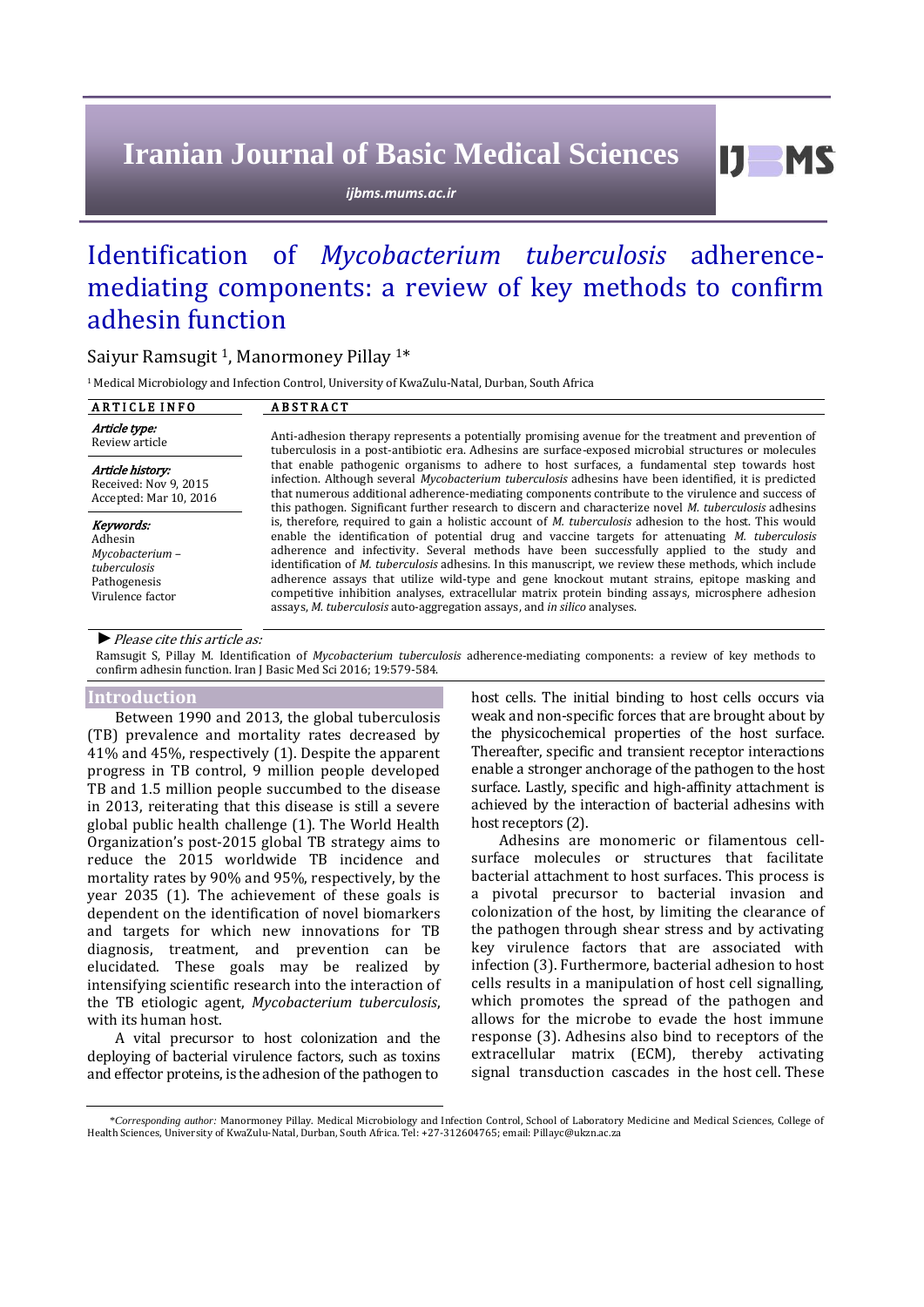j

adhesins, termed microbial surface components recognizing adhesive matrix molecules (MSCRAMM), use receptors (such as integrins) to adhere to ECM molecules, including bone sialoprotein, collagens, elastin, fibronectin, glycosaminoglycans, laminin, thrombospodin, and vitronectin (4).

The ability of environmental bacteria to adhere to natural biopolymers (e.g., cellulose fibres) can be beneficial to these organisms, such as by providing access to nutrient-rich sources. In addition, the adhesion of bacteria to synthetic biomaterials (e.g., medical devices), such as those biomaterials that have been exposed to body fluids and contain adhered serum proteins, results in severe clinical consequences (4). Adhesin-mediated adhesion to host surfaces also enables biofilm formation (5), a multicellular lifestyle of bacteria that is associated with bacterial tolerance to antimicrobial agents, host defences, and other environmental challenges.

Due to their fundamental role in the hostpathogen interaction, bacteria have evolved a large variety of adherence-mediating components and strategies to enable their adhesion to the host. Pili are polymeric hair-like surface structures that contain an adhesin at its distal tip. They are the most researched class of bacterial adhesins, particularly in Gram-negative bacteria. Gram-positive organisms were also subsequently found to elaborate pili, and their function in adhesion and pathogenesis is being deciphered (6). A large arsenal of non-pilus adhesins have also been identified in bacteria. These adhesins are capable of interacting with host molecules, including transmembrane proteins and ECM components (7).

It is well-established that during infection, *M. tuberculosis* interacts with and enters host cells, including macrophages, epithelial cells, and dendritic cells. This process is crucial to the organism's survival, replication, and dissemination (8). However, the adhesins mediating these fundamental processes has been largely unexplored and underappreciated (9). Although several *M. tuberculosis* proteins have been documented to function in the attachment to host components (Table 1), computational tools have predicted an abundance of additional uncharacterized *M. tuberculosis* adhesins (Table 2).

A major challenge to the treatment of TB patients is the escalating rates of drug-resistant *M. tuberculosis* strains. A novel strategy for TB treatment and prevention involves targeting bacterial determinants of infection, rather than those of survival. This would incapacitate the pathogen and ensure a natural clearance of the bacilli, without imposing selective pressure and amplifying the number of drug-resistant forms of the bacterium. In addition, it would prevent the release of harmful products (e.g., endotoxins) from lysed bacterial cells, which occurs with the use of bactericidal agents (2). However, due to a plethora of *M. tuberculosis* adhesion molecules, anti-adhesion TB therapeutics should target a combination of the major adhesins, possibly as an adjunct to the conventional TB therapeutics, to be effective. For adhesion inhibition to be a viable intervention for TB treatment and prevention, further clarity on the entire repertoire of *M. tuberculosis* adhesins is needed.

The purpose of this work is to review the major methods available for the identification of *M. tuberculosis* adhesins. These methods include adherence assays that utilize wild-type and gene knockout mutant strains, epitope masking and competitive inhibition analyses, ECM protein binding assays, microsphere adhesion assays, *M. tuberculosis* auto-aggregation assays, and *in silico* analyses.

# **Adherence assays that utilize wild-type and gene knockout mutant strains**

Comparing the adhesion capacity of wild-type and gene knockout mutant strains is a widely used approach to identify genetic determinants of adhesion and infection. In this assay, wild-type and gene knockout mutant strains infect host cells (macrophages or epithelial cells) in microtitre plates. A multiplicity of infection of between 1:1 and 10:1 (bacilli to host cells) and an infection time of 1-4 hrs (usually 1 hr) is generally used. This is followed by washing to remove non-adherent bacilli and a lysis step (usually with 0.1% Triton X-100) to disrupt the host cells. Thereafter, serial dilutions of the cell lysates are plated onto agar plates to enumerate viable adherent bacterial cells, including those that have invaded the host cells. Since intracellular bacilli would have had to adhere prior to invading the host cells, the invaded bacteria also represent the total adhered population. However, one may distinguish between the adherent versus invaded fraction using the aminoglycoside protection assay (10) to quantify the invaded bacilli.

This colony-forming unit (CFU)-based adherence assay is advantageous in that it enables the cell association efficiency to be calculated from the total number of bacilli in the infection inocula. In addition, it is a simple and relatively low-cost method that requires no specialized equipment. This assay has been successfully used to identify the adhesin function of the Pro-Glu (PE) polymorphic GC-rich repetitive sequence (PGRS) protein encoded by *Rv1818c* (11), the heparin-binding hemagglutinin adhesin (HBHA) (12), and curli pili (MTP) (13, 14). In these studies, the deletion of the encoding genes (*Rv1818c*, *Rv0475*, and *Rv3312A*) resulted in a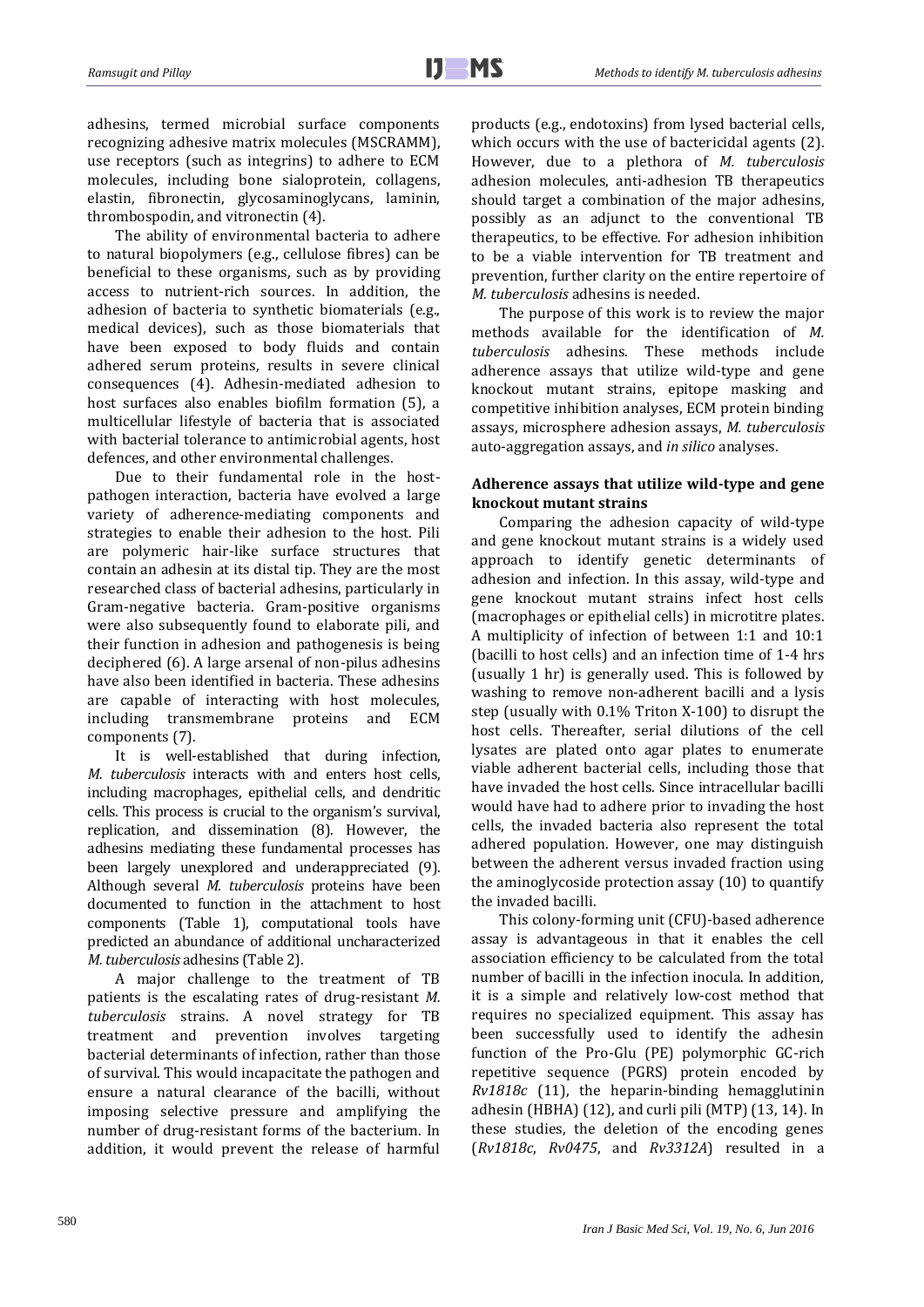significant reduction in *M. tuberculosis* adhesion to macrophages and/or epithelial cells.

This assay has also been used to measure the binding of *M. tuberculosis* to ECM proteins. Be *et al*(15) incubated wild-type and Δ*pknD* mutant *M. tuberculosis* strains with laminin for 1.5 hr. The wells were washed to remove unbound bacteria. The matrices were then lysed and plated onto agar plates for CFU assessment. A two-fold reduction in the adhesion to laminin was observed for the mutant, indicating that protein kinase D is a laminin-binding adhesin.

## **Epitope masking and competitive inhibition analyses**

The deletion of essential (and even some nonessential) *M. tuberculosis* genes pose a technical challenge to the generation of gene knockout mutants. This prevents the utility of the previously described adherence assay to assess the possible adhesin function of the products that these genes encode. Epitope masking and competitive inhibition analyses are a useful alternate method in such cases. This strategy makes use of purified/recombinant proteins or antibodies against the purified/recombinant protein to block the binding of *M. tuberculosis* to the host components.

Hickey *et al* (16) used *M. tuberculosis* that was either untreated or treated with anti-Cpn60.2 antibodies to infect macrophages. Unattached bacteria were removed by washing and attached bacilli were identified by CFU counting and microscopy. The authors found that the *M. tuberculosis* strains with masked Cpn60.2 displayed a significant decrease in the adhesion to macrophages compared with the unmasked *M. tuberculosis*. The authors also used macrophages that were either untreated or treated with recombinant Cpn60.2 protein, prior to the addition of *M. tuberculosis*. The results indicated that *M. tuberculosis* displayed a decreased adhesion to Cpn60.2-treated macrophages compared with untreated macrophages. These findings implicate Cpn60.2 as a macrophage-associated adhesin.

A similar masking strategy was used by Abou-Zeid *et al* (17) to identify the BCG85 complex of *Mycobacterium bovis* BCG, which is also present in *M. tuberculosis* as the antigen 85 complex, as a fibronectin-binding adhesin. In this report, the authors showed that *M. bovis* BCG that was preincubated with anti-BCG85 antibodies demonstrated a diminished capacity to adhere to fibronectin compared with unmasked *M. bovis* BCG. They also found that fibronectin that was pre-incubated with purified BCG85A and BCG85B proteins inhibited the adhesion of *M. bovis* BCG to fibronectin.

#### **ECM protein binding assays**

In addition to their ability to bind to host cells, *M. tuberculosis* also adheres to ECM proteins, particularly collagens, fibronectin, and laminin. Therefore, numerous studies have identified *M. tuberculosis* adhesins based on their ability to bind to ECM proteins. Kumar *et al* (18) used an image-based enzyme-linked immunosorbent assay (ELISA) to demonstrate the binding of the recombinant Rv0309, Rv2599, and Rv3717 proteins to immobilized ECM proteins (fibronectin, laminin, and/or collagen). Detection of protein binding was achieved using horseradish peroxidase conjugated anti-6x histidine antibodies and ortho-phenylenediamine dihydrochloride.

Alteri *et al* (19) used flow cytometry to measure the binding of wild-type and MTP-deficient *M. tuberculosis* strains to ECM proteins, by the detection of anti-ECM antibody complexes, using Alexa Fluor conjugate. The binding of MTP to laminin was confirmed using a sandwich ELISA. In this experiment, the authors used varying concentrations of laminin to demonstrate that immobilized purified MTP protein bound to this ECM protein. Bound laminin was detected using anti-laminin antibodies and IgG peroxidase conjugate. Similarly, using flow cytometry and ELISA, Pethe *et al* (20) showed that the *Mycobacterium smegmatis* laminin-binding protein (which is also expressed by *M. tuberculosis*) binds to laminin.

Using ELISA and reverse ELISA, Kinhikar *et al* (21) demonstrated that purified recombinant malate synthase bound to fibronectin and laminin. This was confirmed by fractioning the recombinant protein using sodium dodecyl sulphate polyacrylamide gel electrophoresis, treating the Western blots with these ECM proteins, and detecting ECM protein binding using anti-ECM and secondary antibodies. These researchers also showed that recombinant malate synthase adhered to epithelial cells. This was done by detecting bound malate synthase using antimalate synthase antibodies and flow cytometry. Using a similar immunoblotting strategy to Kinhikar *et al* (21), Espitia *et al* (22) and Xolalpa *et al* (23) found that the fractioned recombinant Rv1759c PE-PGRS protein and glutamine synthetase A1 bound to fibronectin, respectively.

## **Microsphere adhesion assays**

Although microspheres have generally been used in *M. tuberculosis* phagocytosis assays, they also have application in the study of bacterial adhesion. Esparza *et al* (24) used 1 μm green fluorescent polystyrene microbeads coated with purified PstS-1 ABC phosphate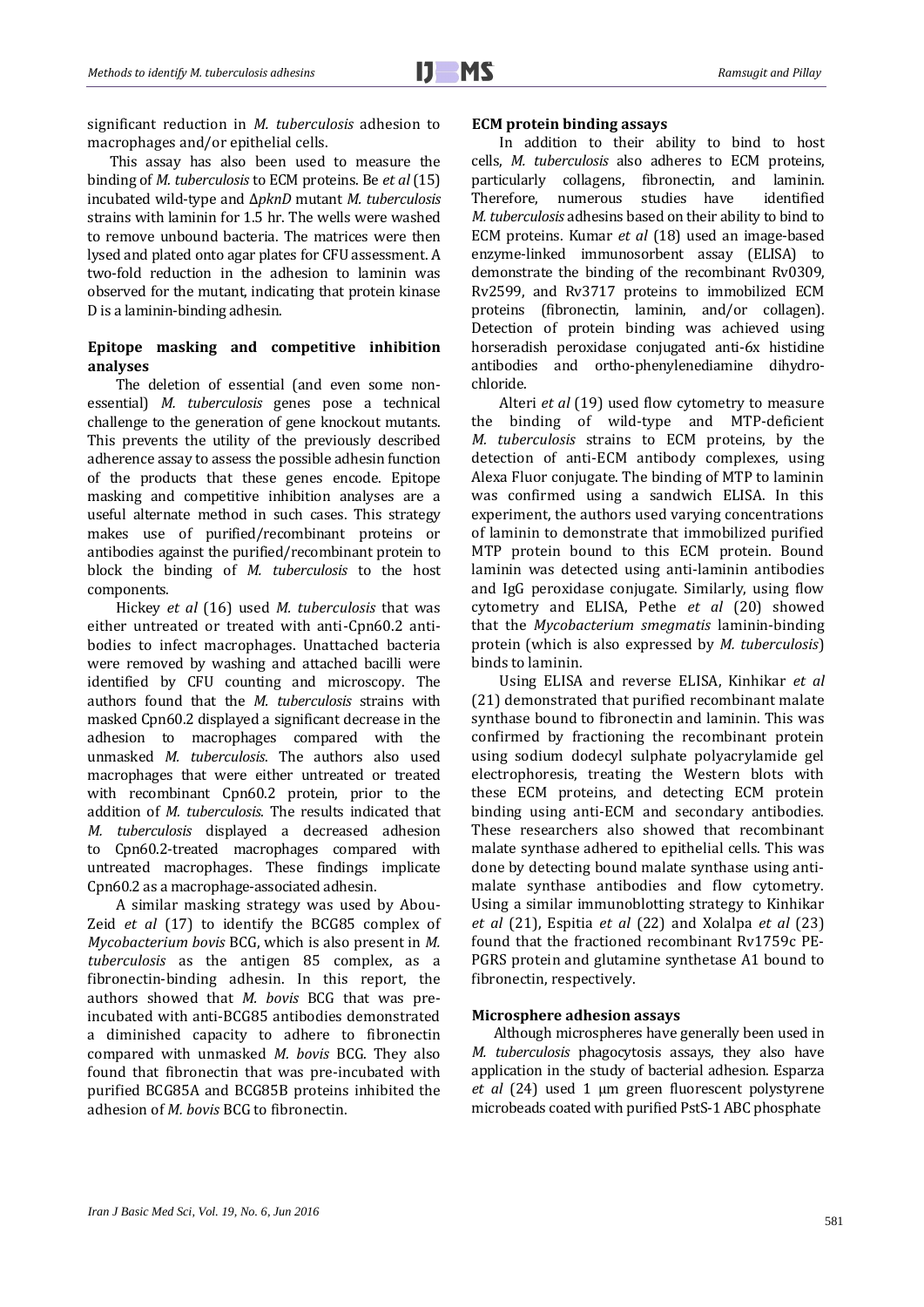j

**Table 1.** A list of the currently known *Mycobacterium tuberculosis* adhesins

| Adhesin                                  | Gene (s)             | Mediates adhesion to                       | Reference (s) |
|------------------------------------------|----------------------|--------------------------------------------|---------------|
| 19-kDa antigen                           | Rv3763               | Monocytes and macrophages                  | (24, 25)      |
| Alanine- and proline-rich antigen (Apa)  | Rv1860               | Pulmonary surfactant protein A and         | (24, 35)      |
|                                          |                      | macrophages                                |               |
| Antigen 85 complex                       | Rv0129c, Rv1886c,    | Fibronectin and macrophages                | (17, 24)      |
|                                          | Rv3803c, and Rv3804c |                                            |               |
| Cpn60.2 molecular chaperone              | Rv0440               | Macrophages                                | (16, 36)      |
| Curli pili                               | Rv3312A              | Laminin, M. tuberculosis, macrophages, and | (13, 14, 19,  |
|                                          |                      | epithelial cells                           | 28)           |
| DnaK molecular chaperone                 | <i>Rv0350</i>        | Macrophages                                | (36)          |
| Early secreted antigen ESAT-6            | Rv3875               | Laminin                                    | (37)          |
| Glutamine synthetase A1                  | Rv2220               | Fibronectin                                | (23)          |
| Glyceraldehyde-3-phosphate dehydrogenase | Rv1436               | Possibly fibronectin (as occurs in group A | (38)          |
|                                          |                      | streptococci)                              |               |
| Heparin-binding hemagglutinin adhesin    | Rv0475               | M. tuberculosis and epithelial cells       | (12, 27)      |
| Laminin-binding protein                  | Rv2986c              | Laminin                                    | (20)          |
| L,D-transpeptidase                       | Rv0309               | Fibronectin and laminin                    | (18)          |
| Malate synthase                          | Rv1837c              | Fibronectin, laminin, and epithelial cells | (21)          |
| Membrane protein                         | Rv2599               | Collagen, fibronectin, and laminin         | (18)          |
| Mycobacterium cell entry-1 protein       | <i>Rv0169</i>        | Epithelial cells                           | (26)          |
| N-acetylmuramoyl-L-alanine amidase       | Rv3717               | Fibronectin and laminin                    | (18)          |
| PE-PGRS proteins                         | Rv1759c              | Fibronectin                                | (22)          |
|                                          | Rv1818c              | M. tuberculosis and macrophages            | (11)          |
| Protein kinase D                         | Rv0931c              | Brain endothelia and laminin               | (15)          |
| PstS-1 (38-kDa antigen)                  | Rv0934               | Macrophages                                | (24)          |
| Type IV pili                             | Rv3654c-Rv3660c      | Possibly macrophages and epithelial cells  | (39)          |

transporter protein to interact with macrophages adhering to glass coverslips. Non-adherent microbeads were removed by washing and adherent microbeads were identified by analyzing randomly selected cells by confocal microscopy. Similarly, Diaz-Silvestre *et al* (25) used this technique to confirm the role of the 19-kDa antigen (LpqH glycolipoprotein) as an adhesin.

Chitale *et al* (26) used 0.3 and 1.1 μm latex beads coated with recombinant *Mycobacterium* cell entry-1 (Mce1) protein to infect HeLa cells cultured on glass coverslips. Bead association was assessed by light and transmission electron microscopy. The use of 1 μm fluorescent latex beads has also been described, where fluorescence emission gives an indication of bead association (26).

## *M. tuberculosis* **auto-aggregation assays**

Apart from their function in bacteria-eukaryotic cell interactions, adhesins also mediate cell-to-cell contact between bacterial cells and are, thus, key

**Table 2.** A list of the putative *Mycobacterium tuberculosis* adhesins identified by computational analyses <sup>a</sup>

| Annotation                                   | Putative adhesin-encoding genes                                                                                                           |
|----------------------------------------------|-------------------------------------------------------------------------------------------------------------------------------------------|
| ESAT-6-like proteins                         | Ry1037c and Ry3890c                                                                                                                       |
| Hypothetical proteins                        | Rv0538, Rv0584, Rv0679c, Rv0988, Rv1115, Rv1116A, Rv1269c, Rv2190c,<br>Rv2730, Rv3036c, Rv3067, Rv3207c, Rv3337, Rv3491, Rv3705c, Rv3811, |
|                                              | and $Rv3822$                                                                                                                              |
| Immunogenic protein Mpt64                    | Rv1980c                                                                                                                                   |
| Low-molecular-weight antigen CFP2            | Rv2376c                                                                                                                                   |
| Major secreted immunogenic protein<br>Mpt70  | Rv2875                                                                                                                                    |
| Mce-family protein                           | Rv0590                                                                                                                                    |
| PE family proteins                           | Ry1089 and Ry1788                                                                                                                         |
| PE-PGRS family proteins                      | Rv0578c, Rv0872c, Rv0977, Rv0980c, Rv1450c, Rv1803c, Rv2126c,<br>Rv2487c, Rv2853, Rv3345c, Rv3507, and Rv3514                             |
| Periplasmic phosphate-binding<br>lipoprotein | Rv0932c                                                                                                                                   |
| Possible chitinase                           | Rv1987                                                                                                                                    |
| Possible conserved lipoproteins              | Rv1881c and Rv3576                                                                                                                        |
| PPE family proteins                          | Rv0304c, Rv0354c, Rv0755c, Rv1548c, Rv2353c, Rv2356c, and Rv3159c                                                                         |
| Probable cutinase precursor                  | Rv1984c                                                                                                                                   |
| Probable lipoprotein aminopeptidase          | Rv0418                                                                                                                                    |
| Probable penicillin-binding protein          | <i>Rv0050</i>                                                                                                                             |
| Soluble secreted antigen Mpt53<br>precursor  | Rv2878c                                                                                                                                   |
| Superoxide dismutase                         | Rv3846                                                                                                                                    |

<sup>a</sup>Putative adhesins identified from Kumar *et al* (18) and the MycobacRV web server (http://mycobacteriarv.igib.res.in)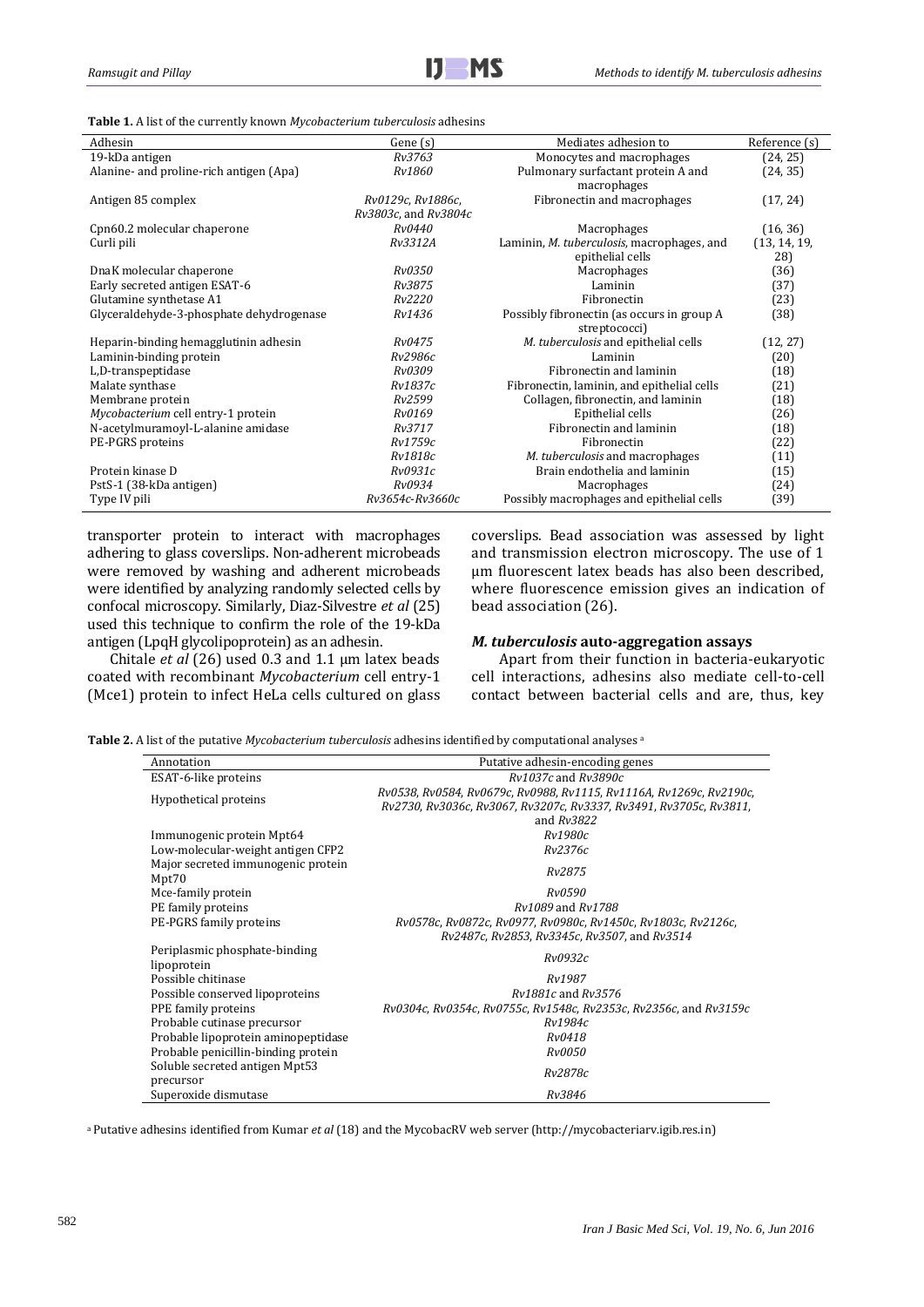contributors to bacterial aggregation and biofilm formation. Menozzi *et al* (27) reported that incorporating purified HBHA to *M. tuberculosis* cultures resulted in an aggregation of the bacilli, in a dose-dependent manner. Ramsugit *et al* (28) showed that a MTP-deficient *M. tuberculosis* strain displayed a significant reduction in bacterial aggregation and pellicle formation in detergent-free Sauton's media compared with the wild-type strain. Both HBHA and MTP were subsequently shown to also function as adhesins in the host-pathogen interaction (12-14). The identification of adhesins that promote *M. tuberculosis* auto-aggregation could, therefore, enable the identification of potential adhesins that are associated with host interaction.

#### *In silico* **analyses**

Bioinformatics analyses have led to the identification of numerous potential *M. tuberculosis* adhesins. Kumar *et al* (18) screened all of the *M. tuberculosis* H37Rv proteins through several bioinformatics tools and identified 20 novel putative adhesins (Table 2). This was achieved using SPAAN adhesin predictor (29) at a threshold of  $P_{ad} > 0.65$ , subcellular localization prediction algorithms [LOCtree (30), PSORTb (31), and SubLoc (32)], and removing potential human homologues that were identified by BLAST. This was followed by an argumentation-based approach to process 'claims' and 'attacks' from different algorithms. In addition, further filtering criteria for globular and lowmolecular-weight proteins that were not previously reported in the literature were applied. Three of the prospective adhesins identified in that study (Rv0309, Rv2599, and Rv3717) were subsequently experimentally confirmed to bind to ECM proteins (18). This validates the usefulness of computational methods to identify *M. tuberculosis* adhesins.

The MycobacRV Database of Mycobacterial Vaccine Candidates provides information regarding possible adhesins of 22 human pathogenic mycobacterial species and their potential as vaccine candidates (33). This database uses SPAAN (29) at  $P_{ad}$ >0.6 and PSORTb (34) at a very stringent cut-off to identify adhesin and adhesin-like proteins. Using the MycobacRV web server (http://mycobacteriarv.igib.res.in), 37 novel prospective adhesins were identified in *M. tuberculosis* H37Rv (Table 2).

## **Conclusion**

TB remains a major challenge. Despite global efforts to improve our understanding of *M. tuberculosis* pathogenesis, insufficient knowledge has been gained on the *M. tuberculosis* adherence mechanisms, the first (and arguably the most critical) step in the pathogenesis of this bacterium. Several *M. tuberculosis* adhesins have been identified; however, computational analyses have predicted a large number of additional adhesinencoding genes in this pathogen's genome. Several of these genes encode proteins belonging to the PE-PGRS and Pro-Pro-Glu (PPE) protein families. It, therefore, seems likely that key information regarding this organism's adherence mechanisms could be obtained by the study of the adhesin capability of proteins belonging to these families.

With several methods available for the study of *M. tuberculosis* adhesion, as highlighted in this review, identifying novel *M. tuberculosis* adhesins is possible and should be explored further. Advances in gene disruption technologies open up the possibility of screening mutant libraries to identify *M. tuberculosis* genes involved in the pathogen's adherence. Adapting the adhesion methodologies to enable high-throughput screening of libraries of potential anti-adhesion therapeutics is needed and may have value in the control of this ravaging disease.

#### **References**

- 1. World Health Organization. Global tuberculosis report 2014. (Online). Available from: http://apps.who.int/iris/bitstream/10665/137094/ 1/9789241564809\_eng.pdf?ua=1. (Accessed on 27th October, 2014).
- 2. Krachler AM, Orth K. Made to stick: anti-adhesion therapy for bacterial infections. Microbe 2013; 8:286- 290.
- 3. Stones DH, Krachler AM. Fatal attraction: how bacterial adhesins affect host signaling and what we can learn from them. Int J Mol Sci 2015; 16:2626- 2640.

4. Boland T, Latour RA, Stutzenberger FJ. Molecular basis of bacterial adhesion. In: An YH, Friedman RJ, editors. Handbook of bacterial adhesion: principles, methods, and applications. Totowa: Humana Press Inc; 2000. p. 29-41.

5. Ramsugit S, Pillay M. Pili of *Mycobacterium*  current knowledge and prospects. Arch Microbiol 2015; 197:737-744.

6. Ribet D, Cossart P. How bacterial pathogens colonize their hosts and invade deeper tissues. Microbes Infect 2015; 17:173-183.

7. Soto GE, Hultgren SJ. Bacterial adhesins: common themes and variations in architecture and assembly. J Bacteriol 1999; 181:1059-1071.

8. Smith I. *Mycobacterium tuberculosis* pathogenesis and molecular determinants of virulence. Clin Microbiol Rev 2003; 16:463-496.

9. Govender VS, Ramsugit S, Pillay M. *Mycobacterium tuberculosis* adhesins: potential biomarkers as antituberculosis therapeutic and diagnostic targets. Microbiology 2014; 160:1821-1831.

10. Elsinghorst EA. Measurement of invasion by gentamicin resistance. Methods Enzymol 1994; 236:405-420.

11. Brennan MJ, Delogu G, Chen Y, Bardarov S, Kriakov J, Alavi M, *et al.* Evidence that mycobacterial PE\_PGRS proteins are cell surface constituents that influence interactions with other cells. Infect Immun 2001; 69:7326-7333.